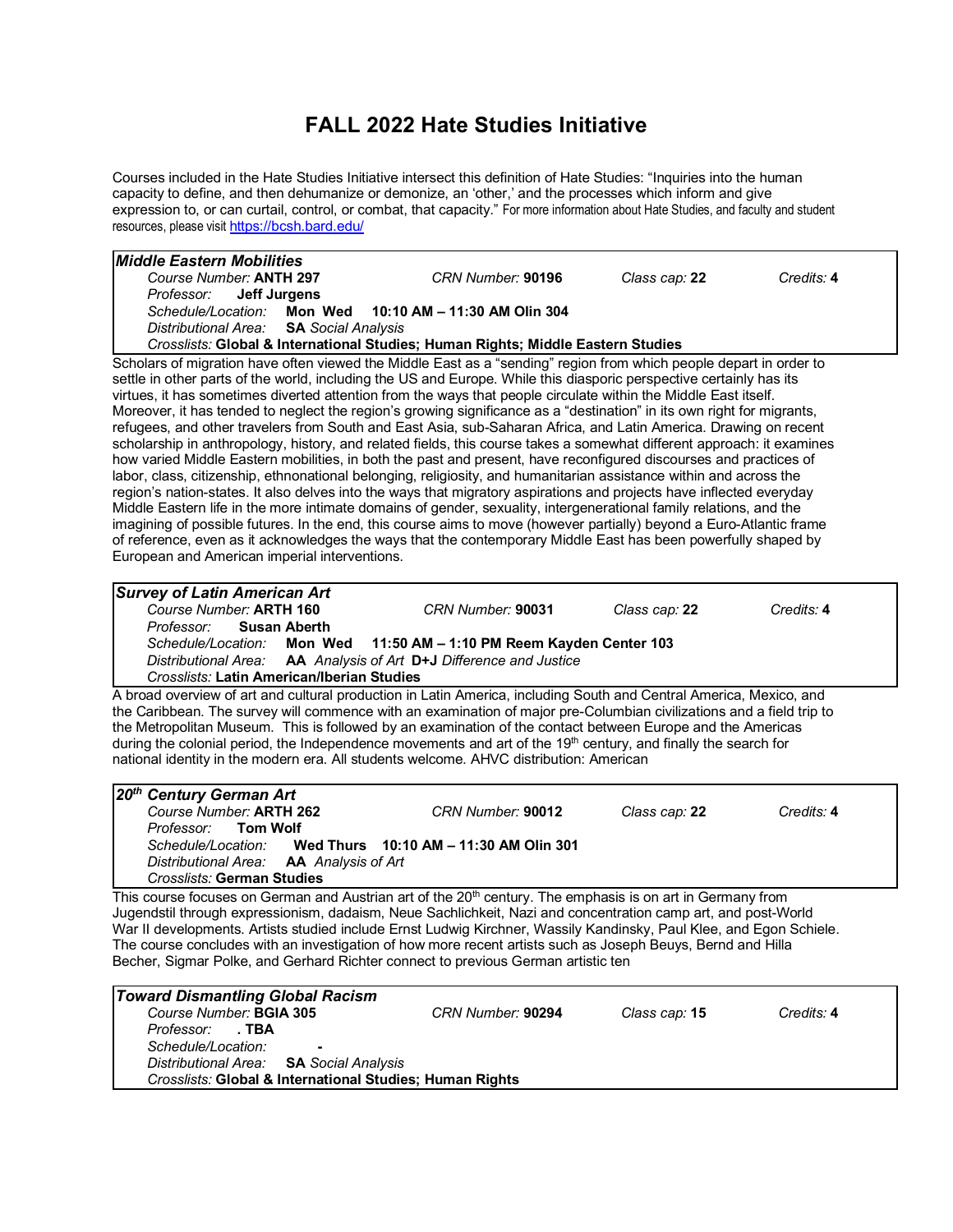Since the killing of George Floyd in May 2020, a reckoning on racism has been taking place, in the US and around the world. In America, the role of racism is primarily examined with a focus on the enduring effects of slavery, and rarely is it explored within a larger global context, despite its international roots. It should come as no surprise that one cannot fully understand how racism operates nor dismantle it without examining its global nature, getting to know the origins it has in diverse cultures and how it impacts various communities and societies around the world. Countless companies, institutions, communities, NGOs and foundations have pledged to become antiracist and dismantle racism, but there is no quick fix nor ready-to-be-used toolbox that would have been acquired by previouslytrained practitioners to provide short-term results on racial equity. This course examines the nature and impacts of racism with a global approach. Building on the experiences of resilient post-conflict local communities around the world and on the theories and practices of Transitional Justice, we will explore tools and frameworks to innovate and efficiently dismantle racism in organizations, communities and societies. Adopting a comparative approach, we will study materials and examples of successful antiracist initiatives coming from Africa, the Middle East, Europe, Asia and the Americas, and mobilize diverse academic fields: political sciences, history, genocide studies, psychology, sociology, literature and cinema. We will articulate our understanding of racial domination and develop approaches to dismantle it with the other forms of oppression.

| <b>Labor Economics</b>                                                                                                                                                                                                                              |                   |               |            |  |  |
|-----------------------------------------------------------------------------------------------------------------------------------------------------------------------------------------------------------------------------------------------------|-------------------|---------------|------------|--|--|
| Course Number: ECON 214                                                                                                                                                                                                                             | CRN Number: 90209 | Class cap: 22 | Credits: 4 |  |  |
| Michael Martell<br>Professor:                                                                                                                                                                                                                       |                   |               |            |  |  |
| Schedule/Location: Mon Wed 5:10 PM - 6:30 PM Hegeman 308                                                                                                                                                                                            |                   |               |            |  |  |
| Distributional Area: SA Social Analysis D+J Difference and Justice                                                                                                                                                                                  |                   |               |            |  |  |
| Crosslists: American Studies; Gender and Sexuality Studies; Human Rights                                                                                                                                                                            |                   |               |            |  |  |
| This course focuses on the economic forces and public policies that affect employment and wages. We examine                                                                                                                                         |                   |               |            |  |  |
| theoretical models of labor markets and how well they hold up to real-world empirical data. Topics emphasized                                                                                                                                       |                   |               |            |  |  |
| include labor demand and supply, minimum wage laws, theories of unemployment, job search and matching models,                                                                                                                                       |                   |               |            |  |  |
| family and life-cycle decision-making, human capital, efficiency wage theory, compensating wage differentials, worker                                                                                                                               |                   |               |            |  |  |
|                                                                                                                                                                                                                                                     |                   |               |            |  |  |
| mobility and migration, unions, and discrimination. Prerequisite: Economics 100.                                                                                                                                                                    |                   |               |            |  |  |
|                                                                                                                                                                                                                                                     |                   |               |            |  |  |
| <b>Economic Development</b>                                                                                                                                                                                                                         |                   |               |            |  |  |
| Course Number: ECON 221                                                                                                                                                                                                                             | CRN Number: 90210 | Class cap: 22 | Credits: 4 |  |  |
| <b>Sanjay DeSilva</b><br>Professor:                                                                                                                                                                                                                 |                   |               |            |  |  |
| Schedule/Location: Mon Wed 5:10 PM - 6:30 PM Hegeman 102                                                                                                                                                                                            |                   |               |            |  |  |
| Distributional Area: SA Social Analysis                                                                                                                                                                                                             |                   |               |            |  |  |
| Crosslists: Africana Studies; Asian Studies; Environmental & Urban Studies; Global & International Studies;                                                                                                                                         |                   |               |            |  |  |
| Human Rights; Latin American/Iberian Studies; Science, Technology, Society                                                                                                                                                                          |                   |               |            |  |  |
| This course focuses on economic conditions and problems pertaining to the "developing world". We begin by critically                                                                                                                                |                   |               |            |  |  |
|                                                                                                                                                                                                                                                     |                   |               |            |  |  |
| examining different definitions of the concept of development (e.g. GDP growth, expansion of freedoms, alleviation of<br>poverty). The rest of the course is divided into four parts: the first part explores various reasons for why a distinction |                   |               |            |  |  |
|                                                                                                                                                                                                                                                     |                   |               |            |  |  |
| emerged between developed and developing economies (e.g. Industrial revolution, colonialism, geography and                                                                                                                                          |                   |               |            |  |  |
| natural resources, demography); the second part explores macroeconomic models and policies (e.g. growth,                                                                                                                                            |                   |               |            |  |  |

structural change, trade, globalization) that have been employed to promote development; the third part deals with microeconomic policies designed to address specific development goals, such as promoting health and education, and expanding access to financial assets; the fourth part critically examines several adverse effects of development, such as inequality and environmental degradation. Thematic discussions will be supplemented by a semester-long case study each student will carry out on development experiences of a country of their choice. Prerequisites: ECON 100.

| Intro to Documentary                           |                                                                      |               |            |
|------------------------------------------------|----------------------------------------------------------------------|---------------|------------|
| Course Number: FILM 106                        | CRN Number: 90418                                                    | Class cap: 25 | Credits: 4 |
| Joshua Glick<br>Professor:                     |                                                                      |               |            |
|                                                | Schedule/Location: Mon Wed 10:10 AM - 11:30 AM Avery Film Center 110 |               |            |
| Screening:                                     | Sun 7:00 PM - 11:00 PM Avery Film Center 110                         |               |            |
| Distributional Area: <b>AA</b> Analysis of Art |                                                                      |               |            |

An introductory historical survey of the documentary, from the silent era to the digital age. Topics addressed will include the origins of the concept of the documentary, direct cinema and cinema verite, propaganda, ethnographic media, the essay film, experimental documentary forms, media activism, fiction and documentary, and the role of changing technologies. Filmmakers studied will include Flaherty, Vertov, Riefenstahl, Rouch, Pennebaker, Maysles, Wiseman, Marker, Farocki, Spheeris, Hara, Riggs,Honigman, Morris, and Moore. Grades will be based on exams, essays and other research and writing projects. Open to all students, registration priority for First-Year students and film majors. This film history course fulfills a moderation/major requirement.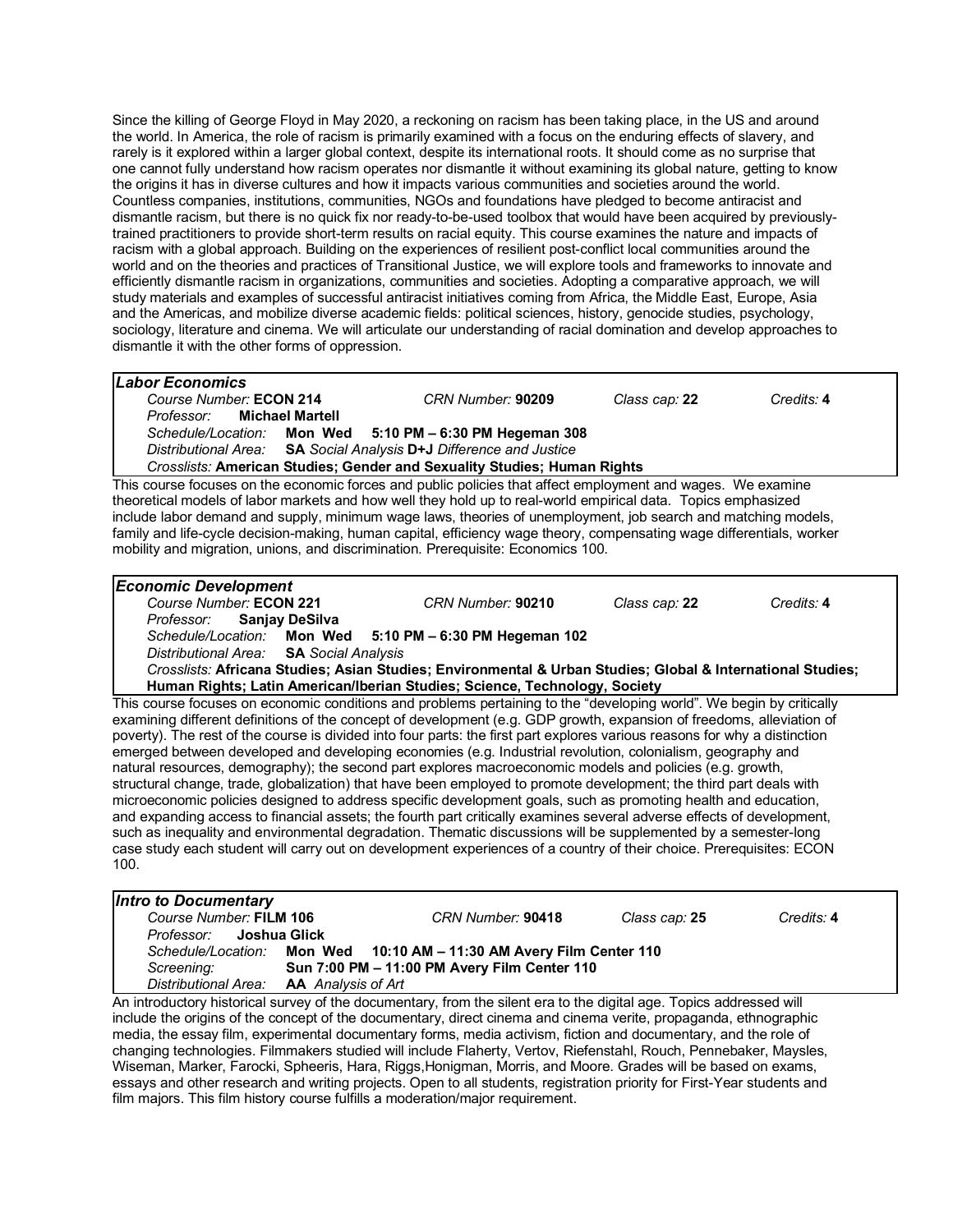*From the Storming of the Bastille to the "Gilets jaunes": Narratives of Insurrection & Poetics of Unrest in French Literature Course Number:* **FREN 345** *CRN Number:* **90173** *Class cap:* **16** *Credits:* **4**

*Professor:* **Éric Trudel** *Schedule/Location:* **Tue 9:10 AM – 11:30 AM Olin 305** *Distributional Area:* **FL** *Foreign Languages and Lit*

*Crosslists:* **Human Rights**

"Revolt", wrote Victor Hugo in Les Misérables, "is a sort of waterspout in the social atmosphere which forms suddenly in certain conditions of temperature, and which, as it eddies about, mounts, descends, thunders, tears, razes, crushes, demolishes, uproots." This course will be devoted to depictions of political uprising, protests, demonstrations and general strikes in French literature, past and present. Indeed, in view of the importance given to social unrest in several contemporary works of fiction, we may wonder if we now have entered or reentered – as French philosopher Alain Badiou suggested in 2011 – the "Age of Riots." As we examine various 19<sup>th</sup>, 20<sup>th</sup> and 21<sup>st</sup> century accounts or imaginative retellings of the revolutions of 1830 and 1848, of the Paris Commune, of May 68, or of the 2018 movement "Nuit Debout," we will seek to understand how such texts repeat or counter the official historical record – or media coverage. Reviewing the discursive and formal strategies adopted by novelists and poets, we will also outline the challenges that collective action and the multiplication of voices can pose to representation, interrogate recurring metaphors, and map out changing conceptions of the political role of literature (and the extent to which insurrection may become a model for writing itself). Throughout the semester, our goal will be to bring to light the ways in which literary works can contribute to the "reinvention of the revolutionary filiations" (Didi-Huberman), and carry the memory of 1789. Works by Arno Bertina, André Chénier, Gustave Flaubert, Victor Hugo, Leslie Kaplan, André Malraux, Robert Merle, Jules Vallès, Nathalie Quintane, Éric Vuillard, and Émile Zola, among others. Taught in French.

| India after Gandhi: A history of post-colonial democracy                                                                                                                                                                                                                                                                                                                                                                                                                                                                                                                                                                                                                                                                                                                                                                                                                                                                                                                                                                                                                                                                                                                                                                                                                                                                                                                                  |                   |               |            |
|-------------------------------------------------------------------------------------------------------------------------------------------------------------------------------------------------------------------------------------------------------------------------------------------------------------------------------------------------------------------------------------------------------------------------------------------------------------------------------------------------------------------------------------------------------------------------------------------------------------------------------------------------------------------------------------------------------------------------------------------------------------------------------------------------------------------------------------------------------------------------------------------------------------------------------------------------------------------------------------------------------------------------------------------------------------------------------------------------------------------------------------------------------------------------------------------------------------------------------------------------------------------------------------------------------------------------------------------------------------------------------------------|-------------------|---------------|------------|
| Course Number: HIST 198                                                                                                                                                                                                                                                                                                                                                                                                                                                                                                                                                                                                                                                                                                                                                                                                                                                                                                                                                                                                                                                                                                                                                                                                                                                                                                                                                                   | CRN Number: 90229 | Class cap: 22 | Credits: 4 |
| Professor:<br>Rupali Warke                                                                                                                                                                                                                                                                                                                                                                                                                                                                                                                                                                                                                                                                                                                                                                                                                                                                                                                                                                                                                                                                                                                                                                                                                                                                                                                                                                |                   |               |            |
| Schedule/Location: Mon Wed 3:30 PM - 4:50 PM Olin 202                                                                                                                                                                                                                                                                                                                                                                                                                                                                                                                                                                                                                                                                                                                                                                                                                                                                                                                                                                                                                                                                                                                                                                                                                                                                                                                                     |                   |               |            |
| Distributional Area: HA Historical Analysis                                                                                                                                                                                                                                                                                                                                                                                                                                                                                                                                                                                                                                                                                                                                                                                                                                                                                                                                                                                                                                                                                                                                                                                                                                                                                                                                               |                   |               |            |
| Crosslists: Asian Studies; Global & International Studies; Politics                                                                                                                                                                                                                                                                                                                                                                                                                                                                                                                                                                                                                                                                                                                                                                                                                                                                                                                                                                                                                                                                                                                                                                                                                                                                                                                       |                   |               |            |
| Home to about 18% of humanity, India is the largest democracy in the world. After two hundred years of colonial rule,<br>India's political independence, though long-awaited was bitter-sweet. As British India was partitioned into two post-<br>colonial states of India and Pakistan, unimaginable horrors of communal violence ensued with one of the biggest<br>mass migrations in history. The leaders of the newly formed nation inherited an India afflicted by acute poverty,<br>religious violence, social inequality, and illiteracy. Most opinion makers believed the fate of this Commonwealth was<br>short-lived as very soon the wounds of partition and dozens of potentially divisive forces would tear apart its fabric.<br>Why did their prophesy fail? How did India build itself? Have the divisive forces perished? How did the cold war affect<br>India? What is the current state of India and its people? And most importantly, how is the state of democracy in India?<br>These are some of the questions that we shall investigate in this class. The economic policies, diplomatic relations<br>with neighbors (Pakistan, China, Bangladesh, and Sri Lanka), governance, political mobilization of marginalized<br>groups, migration of Indians to the United States, and electoral politics are some of the aspects that would be<br>explored in this class. |                   |               |            |

| <b>Wars of Religion</b>                     |                                                                                                                 |               |            |
|---------------------------------------------|-----------------------------------------------------------------------------------------------------------------|---------------|------------|
| Course Number: HIST 2035                    | CRN Number: 90239                                                                                               | Class cap: 22 | Credits: 4 |
| Professor: Tabetha Ewing                    |                                                                                                                 |               |            |
|                                             | Schedule/Location: Tue Thurs 5:10 PM - 6:30 PM Olin 204                                                         |               |            |
| Distributional Area: HA Historical Analysis |                                                                                                                 |               |            |
|                                             | Deligion and revelution hove formed an upholy ellignee of covered distinct momento in biotery. This course is o |               |            |

Religion and revolution have formed an unholy alliance at several distinct moments in history. This course is a journey across the motley religious landscape of early modern Europe in which the ideas and practices of heretics, infidels, and unbelievers nestled in the spaces where orthodox Catholicism held sway. Periodically, heads of state or household sought to bring order to it; and people ¿royal subjects, wives, children, servants–resisted. The 16th and 17<sup>th</sup> centuries were a time in which religious revolution and new ways of ordering spiritual life exploded in a fashion that no one could have anticipated. In the period we now term "the Reformations" Europe would reinvent itself at home and discover itself in the New World. Also, the power of women as a source of threat and of sectarian strength emerges as a primary site for reformation processes. From the expulsion of Iberian Jews and Muslims to European contact with "cannabalism," from Luther in Germany to Carmelites nuns in Canada, from witchcraft to the cult of Mary, from incantation to exorcism, students will trace the personal stories of real people through Inquisition records, diaries and conversion tales, early pamphlets, and accounts of uprisings. We will look at how radical religious ideologies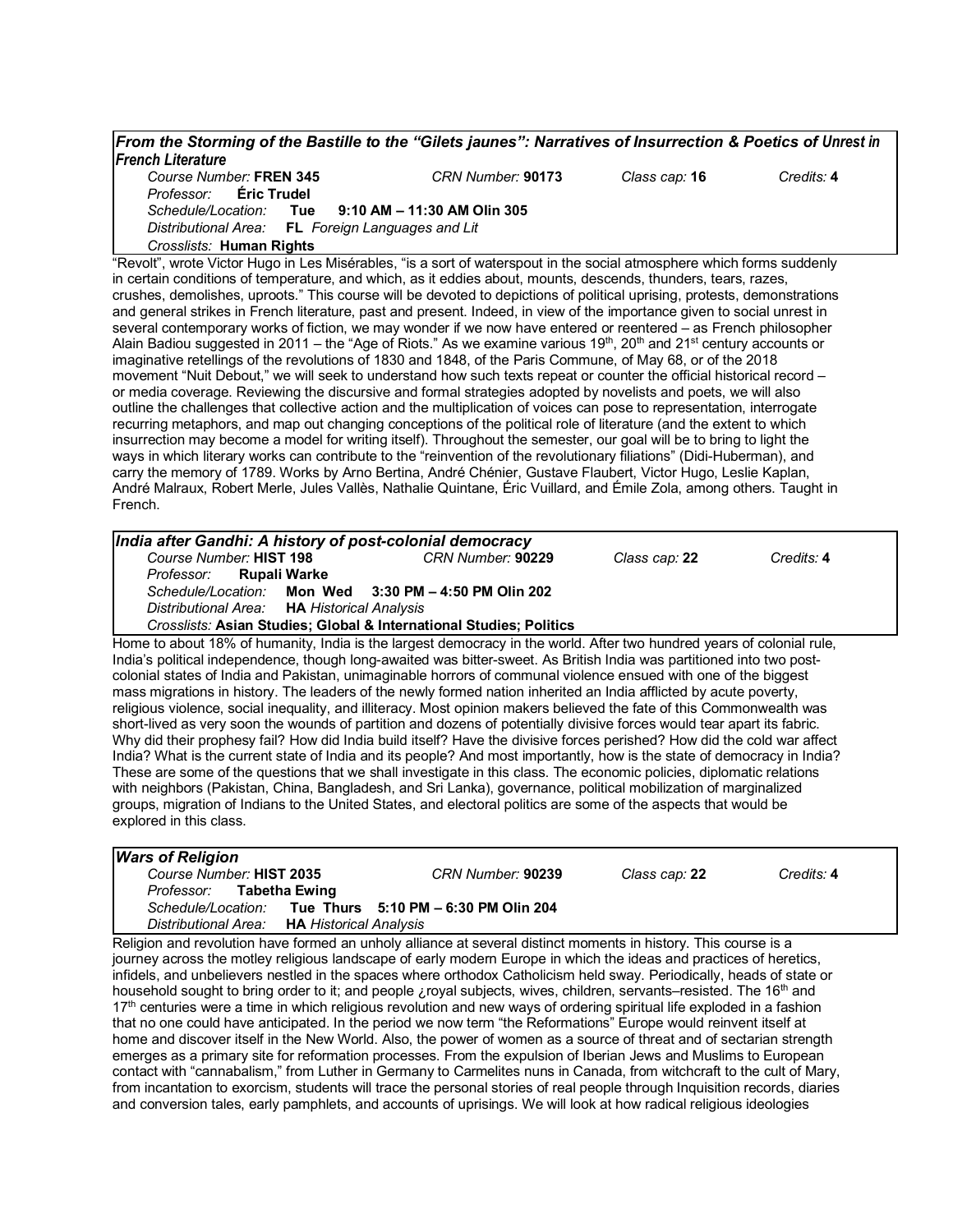sustained themselves in the face of official repression and, more challenging still, official approval. OPEN TO FIRST YEAR STUDENTS.

| The Great War in World History                                                                                                                                                                                                             |                                                   |               |            |
|--------------------------------------------------------------------------------------------------------------------------------------------------------------------------------------------------------------------------------------------|---------------------------------------------------|---------------|------------|
| Course Number: HIST 3224                                                                                                                                                                                                                   | CRN Number: 90241                                 | Class cap: 10 | Credits: 4 |
| <b>Wendy Urban-Mead</b><br>Professor:                                                                                                                                                                                                      |                                                   |               |            |
| Schedule/Location:<br>Wed                                                                                                                                                                                                                  | 4:30 PM - 7:30 PM Reem Kayden Center 101          |               |            |
| Distributional Area:                                                                                                                                                                                                                       | HA Historical Analysis D+J Difference and Justice |               |            |
| This advanced seminar in history draws from the fields of modern European, World, and African history. Attention will                                                                                                                      |                                                   |               |            |
| be equally divided between learning about historiography - how historical knowledge is produced - and learning                                                                                                                             |                                                   |               |            |
| about the events of the past itself. Popular understanding of World War One tends to rely on knowledge drawn from                                                                                                                          |                                                   |               |            |
| diplomatic and military historical approaches, and to focus on the events on the western front. To extend and<br>complicate this view, we will read not only from the classic 'causes of WWI' literature, but also from gender, cultural,  |                                                   |               |            |
| and post-colonial treatments of the war. Readings will illuminate the experience of the war by indigenous and white-                                                                                                                       |                                                   |               |            |
| settler communities of Canada, women everywhere, Africans who fought in Europe and who were drawn into the                                                                                                                                 |                                                   |               |            |
| war's waging on the continent of Africa, the eastern European front, and the lasting impact of the peace settlement on                                                                                                                     |                                                   |               |            |
| Africa, China and the Middle East. Working with this diversity of texts gives us the opportunity explicitly to discuss                                                                                                                     |                                                   |               |            |
| how different historiographical approaches change how we understand 'what happened.' This course satisfies the                                                                                                                             |                                                   |               |            |
| historiography requirement for Historical Studies majors; it may also serve as a Major Conference course.                                                                                                                                  |                                                   |               |            |
|                                                                                                                                                                                                                                            |                                                   |               |            |
| <b>Documenting Voter Suppression and Exclusion</b>                                                                                                                                                                                         |                                                   |               |            |
| Course Number: HR 387                                                                                                                                                                                                                      | CRN Number: 90557                                 | Class cap: 18 | Credits: 2 |
| Professor:<br>Lisa Katzman                                                                                                                                                                                                                 |                                                   |               |            |
| Schedule/Location:                                                                                                                                                                                                                         | Wed 9:10 AM - 11:30 AM Avery Film Center 338      |               |            |
| <b>Distributional Area:</b><br><b>SA</b> Social Analysis                                                                                                                                                                                   |                                                   |               |            |
| <b>Crosslists: American Studies</b>                                                                                                                                                                                                        |                                                   |               |            |
| This course will serve to facilitate the creation of a video archive that documents voter suppression and exclusion.<br>The archive will be made available to legislators to use, for example, in congressional hearings supporting voting |                                                   |               |            |
| rights legislation, as well as to voting rights advocacy groups. Students will conduct interviews with elderly Black                                                                                                                       |                                                   |               |            |
| voting rights stakeholders who benefited from the Voting Rights Act (of 1964); multi-generational stakeholders whose                                                                                                                       |                                                   |               |            |
| access to voting has been adversely impacted by the Supreme Court's 2013 Shelby County v. Holder decision; as                                                                                                                              |                                                   |               |            |
| well as voting rights advocates who have made significant contributions to this critical social justice movement. To                                                                                                                       |                                                   |               |            |
| prepare for these interviews, we will survey the history of voting rights and voting disenfranchisement from                                                                                                                               |                                                   |               |            |
| Reconstruction (and its collapse) through the present, focusing on the Voting Rights Acts of the 1964, the Shelby                                                                                                                          |                                                   |               |            |
| decision of 2013 that dismantled historic legislation protecting voting rights, and current efforts in Georgia, Texas, and                                                                                                                 |                                                   |               |            |
| other states to disenfranchise the voting rights of people of color and young voters. As we plan to focus on                                                                                                                               |                                                   |               |            |
| stakeholders in southern states, students will conduct interviews via Zoom and will edit this material using iMovie or                                                                                                                     |                                                   |               |            |
| Final Cut. As well as considering a broad array of texts by and about Frederick Douglass, W.E.B DuBois, Sojourner<br>Truth, Harriet Tubman, Fanny Lou Hamer, Angela Davis, and Martin Luther King, we will view and discuss a number       |                                                   |               |            |
| of films including: Birth of a Nation, episodes of Eyes on the Prize, the PBS series Reconstruction, and Kevin Jerome                                                                                                                      |                                                   |               |            |
| Everson's Tonsler Park. The final assignment for the course will entail the creation of a short film that makes use of                                                                                                                     |                                                   |               |            |
| edited interviews, archival material, text, and sound. We will also consider the role of public art in connection to social                                                                                                                |                                                   |               |            |
| action and how the video documentation students produce in the course (and the short films that develop from it) can                                                                                                                       |                                                   |               |            |
| be used toward both ends. Editing experience not required.                                                                                                                                                                                 |                                                   |               |            |
|                                                                                                                                                                                                                                            |                                                   |               |            |
| <b>Antisemitism and the Law</b>                                                                                                                                                                                                            |                                                   |               |            |

| Course Number: <b>HR 392</b> | CRN Number: 90509                                                  | Class cap: <b>15</b> | Credits: 4 |
|------------------------------|--------------------------------------------------------------------|----------------------|------------|
| Professor: Kenneth Stern     |                                                                    |                      |            |
| Schedule/Location:           | Wed $10:10$ AM $- 12:30$ PM OSUN Course                            |                      |            |
|                              | Distributional Area: SA Social Analysis D+J Difference and Justice |                      |            |
| Crosslists: Jewish Studies   |                                                                    |                      |            |

This class will explore the intersection of antisemitism and the law – law as a vehicle for institutionalizing antisemitism, law as a vehicle for combating antisemitism, law as a political tool, and how and why, at times, recourse to law in an attempt to combat antisemitism backfires. Part of the story will be told through the drama of cases, including the blood libel case of Menahem Mendel Beilis in Kiev in 1913, the 1894-1906 treason case against French officer Alfred Dreyfus, the murder trial and 1915 lynching of Leo Frank in Georgia, the 1977 Skokie case of Nazis marching in a community of Holocaust survivors, the 2021 civil victory against organizers of the "Unite the Right" rally, and the 2000 Holocaust denial libel case of David Irving vs. Penguin and Deborah Lipstadt (the instructor was part of the defense team, and has a repository of original materials from the trial housed at Bard). Also covered will be contemporary issues, such as President Trump's executive order mandating the Department of Education consider a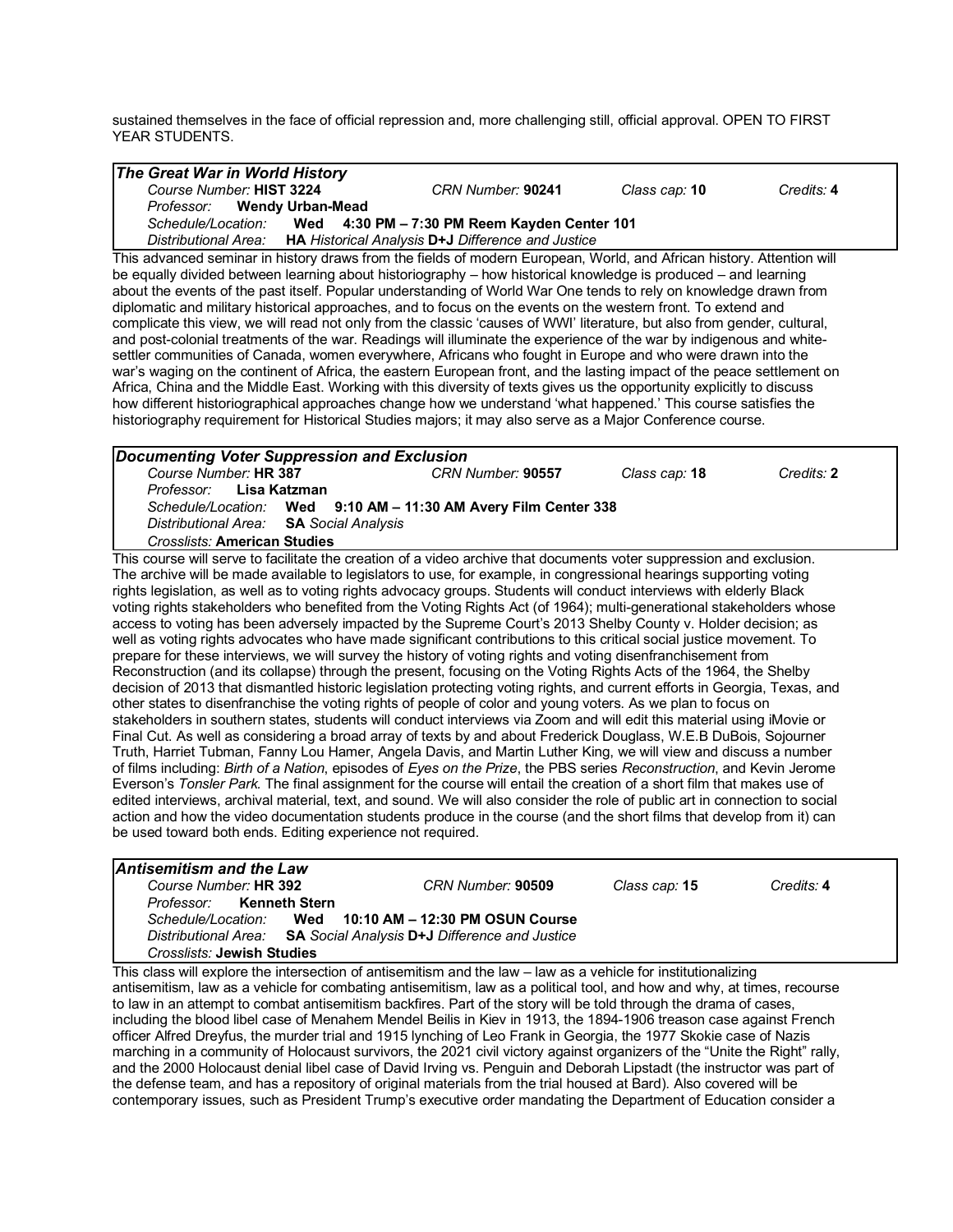particular definition of antisemitism when considering civil rights cases. By the end of the class, students should have a better understanding of the hatred known as antisemitism, and how law has both been a vehicle for its implementation, and for confronting it, and perhaps more importantly, how law is sometimes a too attractive, but inherently counterproductive, remedy (and how sometimes it is the exactly right tool). *This is an OSUN class and is open to Bard students as well as students from multiple OSUN partner institutions.*

| The Middle Sea: Mediterranean Encounters in Italy                                                                                                                                                                                               |                                                            |               |            |
|-------------------------------------------------------------------------------------------------------------------------------------------------------------------------------------------------------------------------------------------------|------------------------------------------------------------|---------------|------------|
| Course Number: ITAL 231                                                                                                                                                                                                                         | CRN Number: 90178                                          | Class cap: 22 | Credits: 4 |
| <b>Franco Baldasso</b><br>Professor:                                                                                                                                                                                                            |                                                            |               |            |
| Schedule/Location:                                                                                                                                                                                                                              | Tue Thurs 1:30 PM - 2:50 PM Reem Kayden Center 200         |               |            |
| FL Foreign Languages and Lit<br>Distributional Area:                                                                                                                                                                                            |                                                            |               |            |
| Crosslists: Human Rights                                                                                                                                                                                                                        |                                                            |               |            |
| Since Homer, the Mediterranean Sea had inspired the founding myths of countless civilizations that prospered and                                                                                                                                |                                                            |               |            |
| clashed on its shores. The "Middle Sea" represented for millennia the locus of cultural encounters par excellence. As                                                                                                                           |                                                            |               |            |
| the current migration crises showcase, however, it also constitutes a key geopolitical space of negotiation between<br>national pretenses and transnational mobility of ideas, cultures, and bodies. By virtue of its position at the center of |                                                            |               |            |
| the Mediterranean, Italy and its multilayered culture offered a number of provisional answers to the ceaseless                                                                                                                                  |                                                            |               |            |
| struggles taking place between North and South, East and West, Orientalism and Occidentalism. The course will                                                                                                                                   |                                                            |               |            |
| address pivotal works of Italian literature and cinema able to destabilize acquired assumptions on identity, migration,                                                                                                                         |                                                            |               |            |
| gender and exile, from Boccaccio to Elsa Morante, to Pasolini and Carlo Levi, with a particular focus on                                                                                                                                        |                                                            |               |            |
| Mediterranean artists working in Italy today, such as Predrag Matvejevic, Boris Pahor, Elvira Dones and Ferzan                                                                                                                                  |                                                            |               |            |
| Özpetek. Conducted in Italian.                                                                                                                                                                                                                  |                                                            |               |            |
|                                                                                                                                                                                                                                                 |                                                            |               |            |
| <b>Pier Paolo Pasolini</b>                                                                                                                                                                                                                      |                                                            |               |            |
| Course Number: ITAL 322                                                                                                                                                                                                                         | CRN Number: 90179                                          | Class cap: 22 | Credits: 4 |
| <b>Karen Raizen</b><br>Professor:                                                                                                                                                                                                               |                                                            |               |            |
| Schedule/Location:<br>Wed                                                                                                                                                                                                                       | 3:30 PM - 5:50 PM Olin Languages Center 208                |               |            |
| <b>Distributional Area:</b><br>FL Foreign Languages and Lit                                                                                                                                                                                     |                                                            |               |            |
| This course constitutes a survey of the works of Pier Paolo Pasolini (1922-1975). Pasolini is known today as poet,                                                                                                                              |                                                            |               |            |
| filmmaker, journalist, theorist, and intellectual. He is elevated as a gay icon despite always having resisted the status;                                                                                                                      |                                                            |               |            |
| he is cast as sometimes communist, sometimes Catholic, sometimes both, and sometimes resolutely neither; he is                                                                                                                                  |                                                            |               |            |
| charged with being iconoclast and controversial, and yet is still touted as a pillar of postmodern Italian intellectualism.                                                                                                                     |                                                            |               |            |
| This course will move chronologically through his life and works, from his early literary and filmic attempts at                                                                                                                                |                                                            |               |            |
| Neorealism to his investment in auteur cinema, from his focus on Third Worldism and the Global South to the ultimate                                                                                                                            |                                                            |               |            |
| linguistic explorations of his pessimism. The course will be accompanied throughout the semester by a retrospective                                                                                                                             |                                                            |               |            |
| of his films. Prerequisites: Italian 202, or permission of instructor. Taught in Italian.                                                                                                                                                       |                                                            |               |            |
| Who is Joaquín Murieta?                                                                                                                                                                                                                         |                                                            |               |            |
| Course Number: LIT 127                                                                                                                                                                                                                          | CRN Number: 90299                                          | Class cap: 22 | Credits: 4 |
| <b>Alex Benson</b><br>Professor:                                                                                                                                                                                                                |                                                            |               |            |
| Schedule/Location:<br><b>Mon Wed</b>                                                                                                                                                                                                            | 10:10 AM - 11:30 AM Olin 203                               |               |            |
| Distributional Area:                                                                                                                                                                                                                            | LA Literary Analysis in English D+J Difference and Justice |               |            |
| Crosslists: American Studies; Human Rights; Latin American/Iberian Studies                                                                                                                                                                      |                                                            |               |            |
| This course anchors a wide-ranging discussion of art, labor, land, and state power in a singular text. The Life and                                                                                                                             |                                                            |               |            |
| Adventures of Joaquín Murieta: The Celebrated California Bandit (1854) is now known primarily as the first novel                                                                                                                                |                                                            |               |            |
| published by a Native American writer—John Rollin Ridge, a.k.a. Yellow Bird (Cherokee Nation). But Ridge's pulpy                                                                                                                                |                                                            |               |            |
| antihero story also opens up a surprising set of questions about indigeneity and race, fiction and history, banditry and                                                                                                                        |                                                            |               |            |
| borders. Exploring these issues, we will move from the novel to the political histories that inform it, and from there to                                                                                                                       |                                                            |               |            |
| the afterlives of Ridge's narrative across other artistic media (an experimental dramatic adaptation by Pablo Neruda,                                                                                                                           |                                                            |               |            |
| a poem by activist Corky Gonzales, pop-culture vigilantes such as Zorro and Batman). Throughout, our discussion                                                                                                                                 |                                                            |               |            |
| will draw on readings in Native literary criticism and settler colonial studies, introducing students to these fields'                                                                                                                          |                                                            |               |            |
| ongoing debates about nationhood and narrative.                                                                                                                                                                                                 |                                                            |               |            |
|                                                                                                                                                                                                                                                 |                                                            |               |            |
| American Literature I: Amazing Grace: The Puritan Legacy in American Literature and Culture                                                                                                                                                     |                                                            |               |            |
| Course Number: LIT 257                                                                                                                                                                                                                          | CRN Number: 90307                                          | Class cap: 22 | Credits: 4 |
| Professor:<br><b>Elizabeth Frank</b><br>Schedule/Location:                                                                                                                                                                                      | Wed Thurs 8:30 AM - 9:50 AM Olin 202                       |               |            |
| Distributional Area:                                                                                                                                                                                                                            |                                                            |               |            |
|                                                                                                                                                                                                                                                 | LA Literary Analysis in English D+J Difference and Justice |               |            |

*Crosslists:* **American Studies; Study of Religions**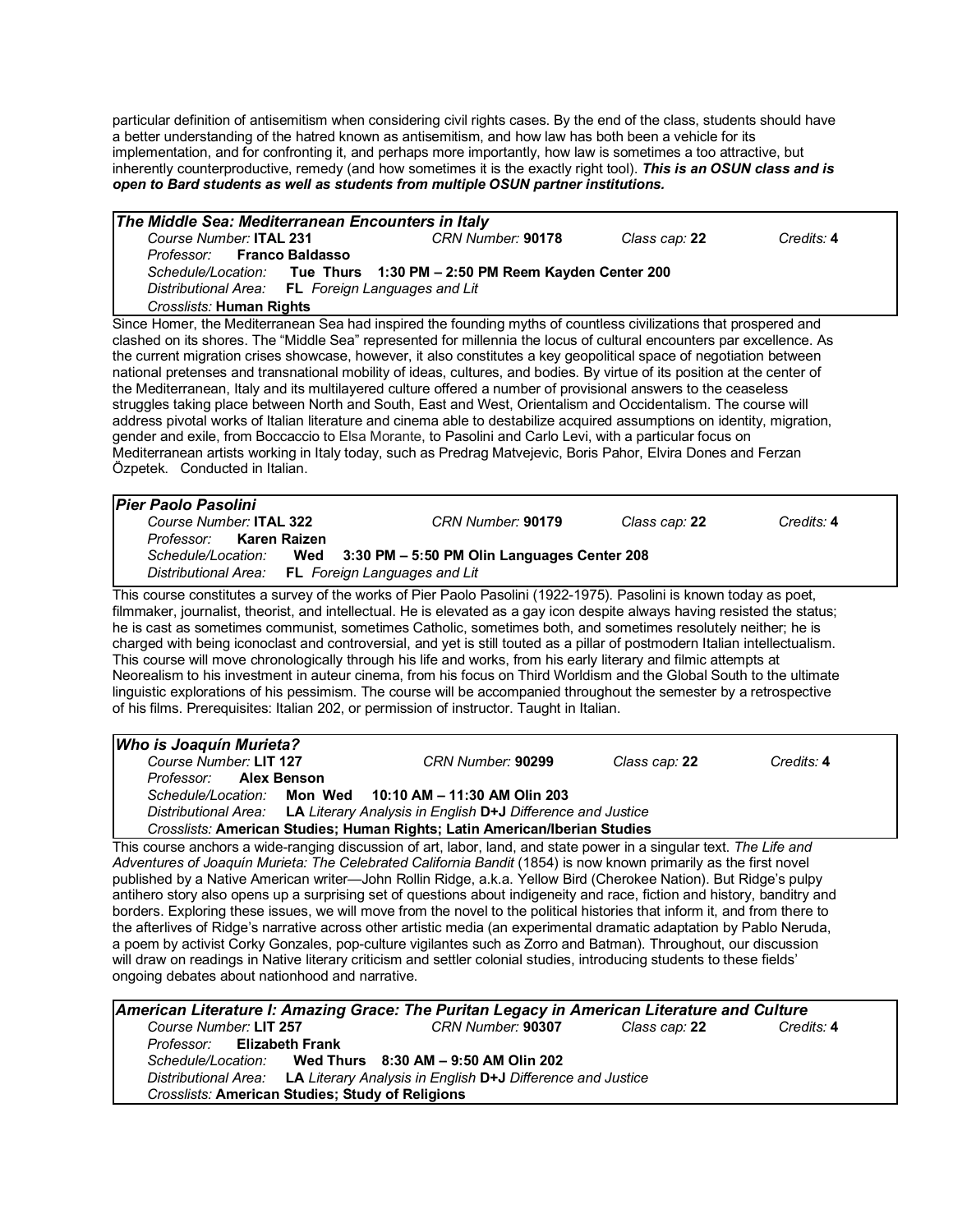Starting in 1620, Puritans dissenting from the Church of England escaped persecution by setting out New England accompanied by their strict Calvinist theology and the dream of a Christian "city on a hill." But from the beginning they wrestled with contradictions in their expectations, religious customs and ways of life that have never been resolved and that, to this day, both enrich and bedevil American society.

How can the same religious culture notorious for its theocratic rigidity and persecuting intolerance have also become inadvertently a major source of democratic principles, reverence for the individual and the primacy of conscience? How can those who subscribed to John Winthrop's lay sermon, *A Model of Christian Charity*, with its message of loving mutual interdependence, kill Indigenous peoples with impunity and lay arrogant claim to "empty" land to which they felt entitled as God's chosen people. How could those whose writings gave birth to the rich and labyrinthine interiority of the American "self," who prized literacy and learning and produced the first generation of American intellectuals, insist on theological and social conformity on pain of criminalizing non-compliance? How could they persecute Quakers and Anabaptists? How could they hang "witches"?

Central to Puritan practice was the Bible, the constant reading and discussion of which was the cornerstone of every aspect of day-in-day-out Puritan life. So, we will be reading the Bible, both the Old (Hebrew) Testament and the New (Greek) Testament, along with texts from such essential Puritan literary genres as sermons, histories, diaries, spiritual autobiographies and poems, encountering as we do so some of our first major American writers: William Bradford, Thomas Hooker, Anne Bradstreet, Cotton Mather, Samuel Sewall, Jonathan Edwards and Benjamin Franklin. We will consider those aspects of Puritanism aligned with Renaissance humanism, with its emphasis on the role of "experience" and proto-scientific "evidence" in the quest for grace, and the Puritan relationship with emerging Enlightenment secularism and American capitalism.

The question of dissent and its costs, in particular the Antinomian heresy, arises with the brilliant Anne Hutchinson, midwife and outspoken thinker, whose trial for daring to take responsibility for her own salvation we will follow in transcript. We will look as well at that tireless gadfly Roger Williams, to whom we owe so much for the concept of the separation of church and state, and for his pioneering work with Native Americans and their languages. We will look as well at the Salem witch trials in 1692 by reading both the formidable and unintentionally bathetic Cotton Mather (*The Wonders of the Invisible World*) and the twentieth-century intellectual historian Richard Hofstadter's great essay, *The Paranoid Style in American Politics*.

In the poems of Anne Bradstreet and the diary of Samuel Sewall, we will find glimpses of daily life, marriage and the Puritan view of sexuality. Reading Jonathan Edwards, we will look at the first Great Awakening as the beginning of the end of Puritan orthodoxy and the harbinger of its eventual transformation into American Evangelicalism's explosive and unstoppable rise, which for us will include the development of the Black church in America, gospel music and readings in James Baldwin and Martin Luther King, Jr.

Thus we will try to make sense of the contradictions in American Puritanism—"the defects of its virtues and the virtues of its defects"–while also working to understand and respect the passionate religious experience for which the Puritans thirsted. In exploring such concepts as the covenant, original sin, guilt, grace and the elect, we will read fiction by Nathaniel Hawthorne that imaginatively reconstructs the Puritan past; we'll look at the line that goes from Thomas Hooker's magnificent "A True Sight of Sin" right up to Washington Irving, Edgar Allan Poe and beyond, to American "noir" in fiction and film. We will further trace the transformation of these concepts as they resurface in what is perhaps the Puritans' greatest legacy: radical American individualism embedded in the writings of Emerson, Thoreau, and Emily Dickinson—and in the principled and conscience-driven actions of abolitionists John Brown, freedom fighters in the Civil Rights movement, conscientious objectors and antiwar resisters in the 1960s and beyond.

As a Difference and Justice course, we will be paying very careful attention to the problematic and shameful legacy of Puritan mistreatment (with rare exceptions) of Indigenous peoples in New England and the unquestioned assumptions that made such mistreatment possible.

| <b>Geographies of Unease</b>                                                       |                   |                      |            |  |  |
|------------------------------------------------------------------------------------|-------------------|----------------------|------------|--|--|
| Course Number: LIT 3139                                                            | CRN Number: 90331 | Class cap: <b>15</b> | Credits: 4 |  |  |
| Professor: Marina van Zuylen                                                       |                   |                      |            |  |  |
| Schedule/Location: Fri 12:30 PM - 2:50 PM Olin Languages Center 118                |                   |                      |            |  |  |
| LA Literary Analysis in English D+J Difference and Justice<br>Distributional Area: |                   |                      |            |  |  |
| <b>Crosslists: French Studies: Gender and Sexuality Studies: Human Rights</b>      |                   |                      |            |  |  |

How do we acquire cultural and social capital? What are the subtle mechanisms by which symbolic power is transferred? The books we read, the tastes we acquire, and the ambitions we hold make us into insiders or outcasts, depending on where we stand. Do social structures inevitably reproduce themselves or can we ever hope to start over? Using literary and philosophical texts, this class will explore the tenuous process of passing from one condition to another. Whether this integrative process involves race, country, sexuality, gender, or socio-economics, it explodes the notion of a stable and unchanging self and focuses on border zones of culture and being. We will explore the threatening and liberating resonances of hybrid states and deterritorialized sensibility. Doubleconsciousness (W.E.B. Du Bois), double temporality (Spinoza), and double diaspora are some terms that will help us study the pain and loss involved in the plasticity of self, in the broken and rebuilt habits at the heart of our desire to be accepted. Readings from Bourdieu, Rancière, Larsen, W. D. Howells, Ernaux, Foucault, Eribon, Glissant, Fanon, Rankine. This course is a Literature Junior Seminar.